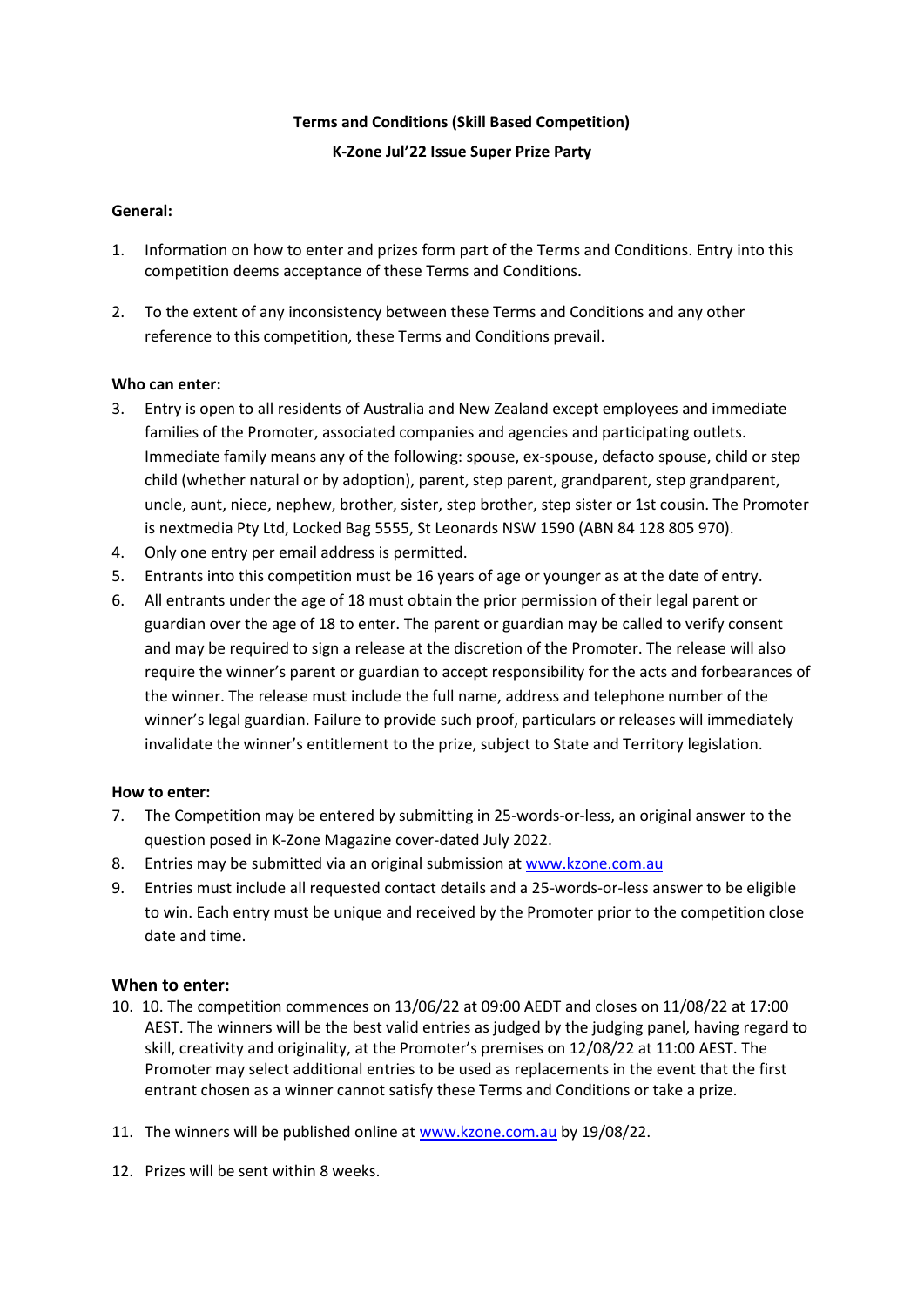#### **Prizes on offer:**

13. Total prize value is (up to) **\$9,480.99** as of 19/05/22. **One hundred and Sixty-eight (168)** winners will receive:

**a) Crisp Inception Scooter Giveaway (4) winners will receive the following: 1x Crisp Inception Gold Cracking Scooter Value Per Prize: \$260.00 Total Prize Value: \$1,040.00**

**b) E-Boy Book Pack Giveaway (8) winners will receive the following: 1x E-Boy 1: E-Boy 1x E-Boy 2: Robofight 1x E-Boy 3: Enter the Jungle 1x E-Boy 4: New Gemini Value Per Prize: \$63.96 Total Prize Value: \$511.68**

**c) Diamond Brothers Detectives: Where Seagulls Dare Book Giveaway (34) winners will receive the following: 1x Where Seagulls Dare: A Diamond Brothers Case Value Per Prize: \$14.99 Total Prize Value: \$509.66**

**d) Pilot Pintor Prize Pack Giveaway (9) winners will receive the following: 1x Pilot Pintor Prize Pack Value Per Prize: \$57.25 Total Prize Value: \$515.25**

**e) Archie and Reddie: It Doesn't Scare Me! Book Giveaway (30) winners will receive the following: 1x Archie and Reddie: It Doesn't Scare Me! Value Per Prize: \$16.99 Total Prize Value: \$509.70**

**f) VTech Kidizoom Prize Pack Giveaway (3) winners will receive the following: 1x Kidizoom Smartwatch DX2 Blue 1x Kidizoom Duo 5.0 Blue Value Per Prize: \$194.90 Total Prize Value: \$584.70**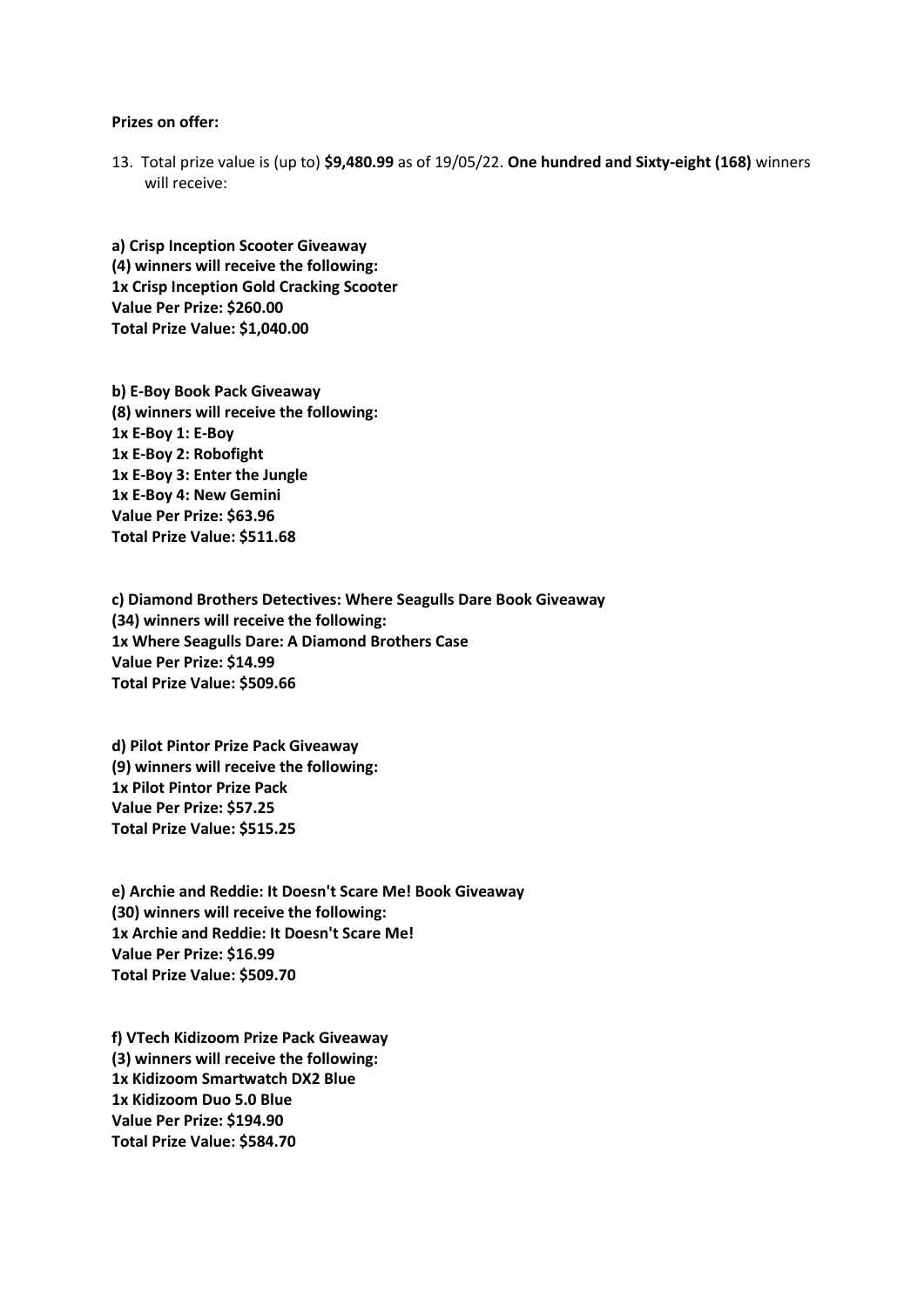**g) Hilarious Book Pack Giveaway (28) winners will receive the following: 1x Fart Club: Revenge of the Beans 1x Ham Helsing: Monster Hunter Value Per Prize: \$35.98 Total Prize Value: \$1,007.44**

**h) Whodunnit, Eddie Woo? Book Pack Giveaway (17) winners will receive the following: 1x Whodunnit, Eddie Woo?: Time Out! 1x Whodunnit, Eddie Woo?: Team Trouble! Value Per Prize: \$29.98 Total Prize Value: \$509.66**

**i) Ms. Marvel Merch Prize Pack Giveaway (10) winners will receive the following: 1x Button Badges Set 1x T-Shirt 1x Lanyard 1x Tote Bag Value Per Prize: \$79.80 Total Prize Value: \$798.00**

**j) Doctor Strange in the Multiverse of Madness Merch Pack Giveaway (10) winners will receive the following: 1x Pin Badge 1x Woven Patches Set 1x Cap 1x Notebook 1x T-Shirt Value Per Prize: \$69.80 Total Prize Value: \$698.00**

**k) Lightyear Movie Merch Prize Pack Giveaway (10) winners will receive the following: 1x Kids T-Shirt 1x Watch 1x Notebook 1x Water Bottle 1x Stationery Set 1x Backpack Value Per Prize: \$154.70 Total Prize Value: \$1,547.00**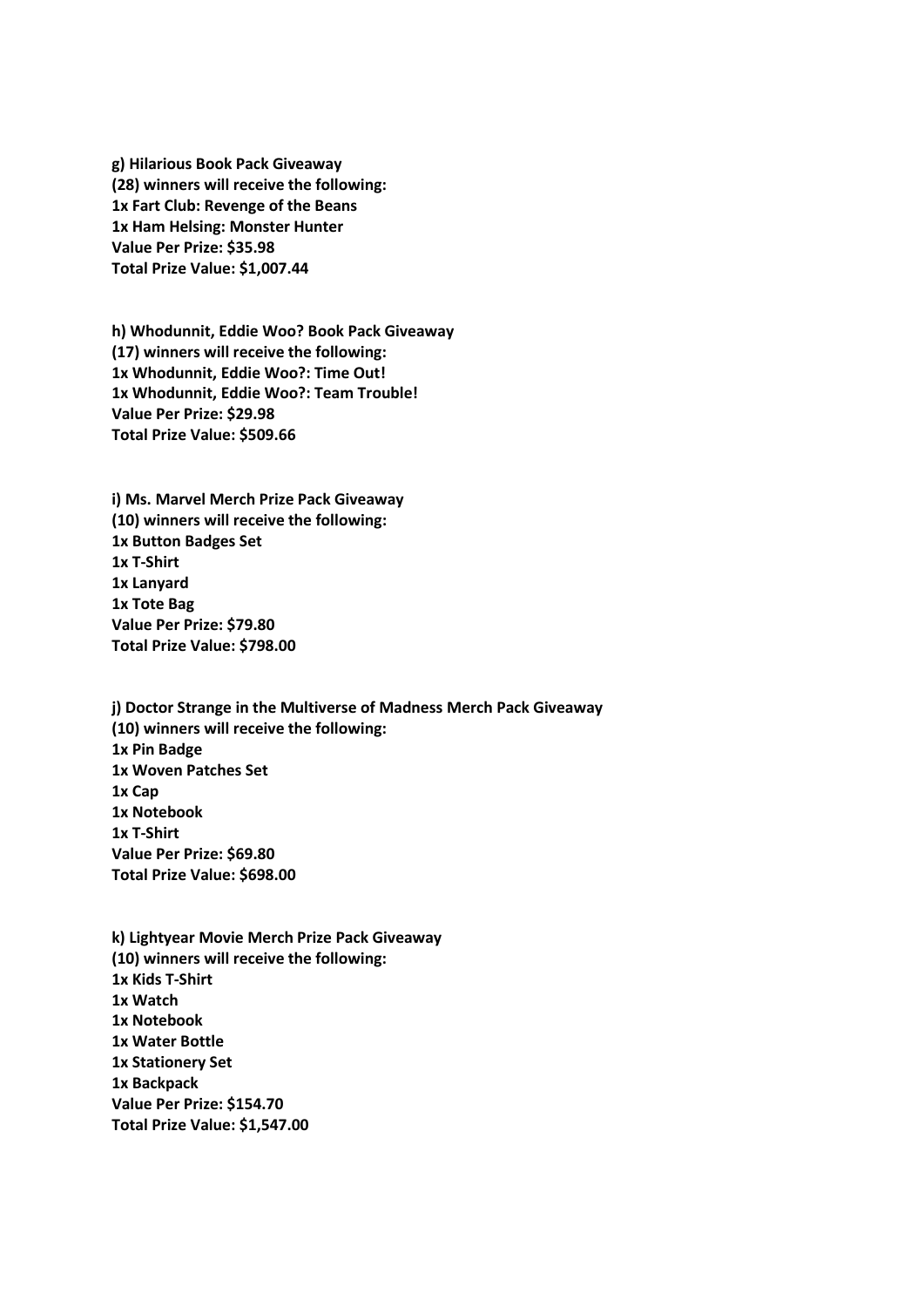**l) Jurassic World Dominion LEGO Prize Pack Giveaway (5) winners will receive the following: 1x T. rex and Atrociraptor Dinosaur Breakout 1x T. rex Dinosaur Breakout Value Per Prize: \$249.98 Total Prize Value: \$1,249.90**

14. Movie passes are valid only at participating cinema locations while movie is still screening.

15. If the Promoter is unable to contact the winner to claim fulfilment of the promotional prize or if the winner is unable to attend any element of the prize, that winner will forfeit the prize in its entirety and it shall be awarded to the next runner up in the promotion. The Promoter will not be liable for a winner who cannot be contacted and therefore forfeits their prize and no correspondence will be entered into.

16. Prize must be taken by 21/10/22. In the event a winner does not take the prize by the time stipulated, then the entire prize will be forfeited by the winner and cash will not be awarded in lieu of the prize.

### **Further Terms and Conditions:**

17. The Promoter reserves the right to amend these Terms and Conditions if this competition cannot be run as originally planned. The Promoter may also cancel or suspend this competition if an event beyond the control of the Promoter corrupts or affect the administration security, fairness, integrity or proper conduct of this competition. The Promoter will disqualify any individual who has tampered with the entry process or any other aspect of this competition.

18. The Promoter and their associated agencies and companies will not be liable or responsible for any problems or technical malfunction of any telephone network or lines, computer on line systems, servers, or providers, computer equipment, software, technical problems of the phone or of any phone network, or any misadventure, accident, injury, loss (including but not limited to consequential loss) or claim that may occur; whilst undertaking any travel won on or connected with their entry; in the participation in any prize; as a consequence of late, lost or misdirected mail, email SMS or phone call; due to the broadcast of any program relating to the competition or the publication of any material, including any statements made by any compere, staff member, journalist, other entrants or any other person; any injury or damage to entrant's or any other person's computer software or phone; or any combination thereof, related to or resulting from participation or sending or receiving of any communication or of any materials in this competition.

19. All entrants must submit ONLY their own original answers, designs and works. Any such answers, designs or works cannot be previously published in any forum worldwide. All entries become the property of the Promoter and cannot be returned. Entries that are found to have been derived from the designs of a third party will be considered invalid and, if awarded a prize, that prize must be returned to the Promoter. The winner may be required to sign a statutory declaration regarding the originality of the entry. Without limiting the generality, the Promoter reserves the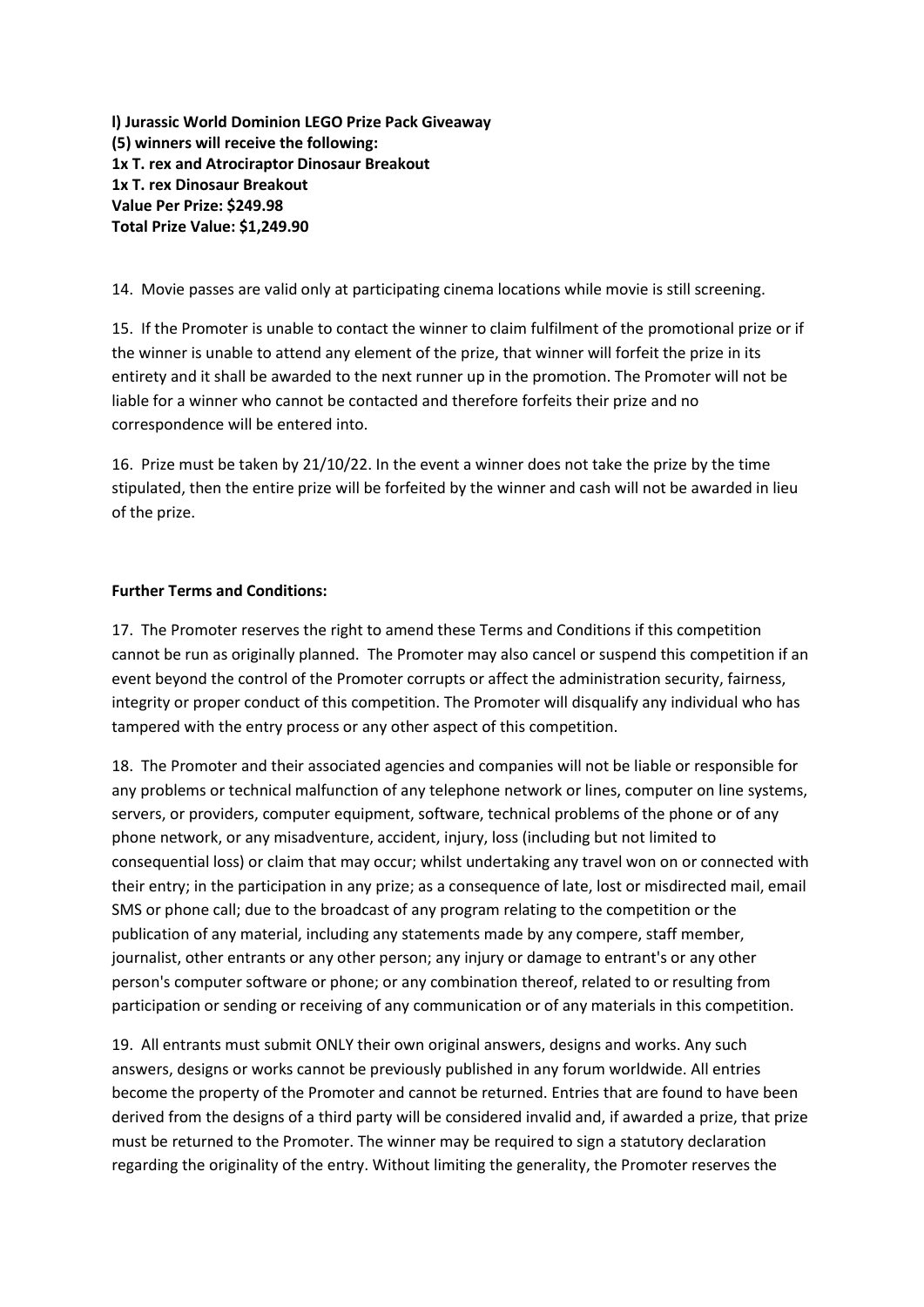right to take legal action against anyone found to have breached this term. The Promoter reserves the right in its sole discretion to disqualify any individual who the Promoter has reason to believe has breached any of these conditions, or engaged in any unlawful or other improper misconduct calculated to jeopardise the fair and proper conduct of the promotion. The Promoter's legal rights to recover damages or other compensation are reserved.

20. Any entrant found to have (a) be used any form of software or third party application to enter multiple times (including scripting software), (b) used a third party (including online competition entry site) to enter on their behalf or (c) entered incorrect contact details, including incorrect email contact details, will have all entries invalidated and any claim to the Prize will be invalidated. If such an entrant is awarded the Prize and then found to have breached this clause, the entrant must immediately return the Prize to the Promoter. The Promoter has sole discretion to determine if this clause has been breached by any entrant. The Promoter reserves the right to request whatever documentation it deems necessary to confirm if the entrant has breached this clause. An entrant must provide any requested documentation to the Promoter upon request. Failure by the Promoter to enforce any of its rights at any stage does not constitute a waiver of those rights.

21. If the prize (or an element of the prize) is unavailable, for whatever reason, the Promoter reserves the right to substitute the prize (or an element of the prize) for a prize of equal or greater value, subject to State Regulation. It is a condition of accepting the prize that the winner must comply with all the conditions of use of the prize and prize supplier's requirements. Each prize must be taken as stated and no compensation will be payable if a winner is unable to use the prize as stated.

22. The Promoter highly recommends a current residential street address be provided when requested for ease of correspondence and potential prize delivery. The Promoter makes all reasonable efforts to deliver prizes to the addresses provided by competition entrants. The Promoter cannot guarantee that any prizes returned to the Promoter due to non-delivery at the provided address will be re-sent to the prize winner.

23. The Promoter reserves the right to request winners to sign a winner's deed of release or any other relevant forms or agreements that the Promoter deems necessary, to provide proof of identity, proof of age, proof of residency at the nominated prize delivery address and/or proof of entry validity (including phone bill) in order to claim a prize. Proof of identification, residency, age and entry considered suitable for verification is at the discretion of the Promoter. In the event that a winner cannot provide suitable proof, the winner will forfeit the prize in whole and no substitute will be offered.

24. The Promoter reserves the right to rejudge in the event of an entrant, claiming to be a winner, being unable to satisfy these Terms and Conditions.

25. The judges' decision in relation to any aspect of the competition is final and binding on each person who enters. Chance plays no part in determining any winner. No correspondence will be entered into. No responsibility is accepted for late, lost or misdirected entries. Prizes are subject to availability, not transferable or exchangeable and, with the exception of cash prizes, cannot be taken as cash. Prizes will be sent to the winner's nominated address as stated in their original entry. The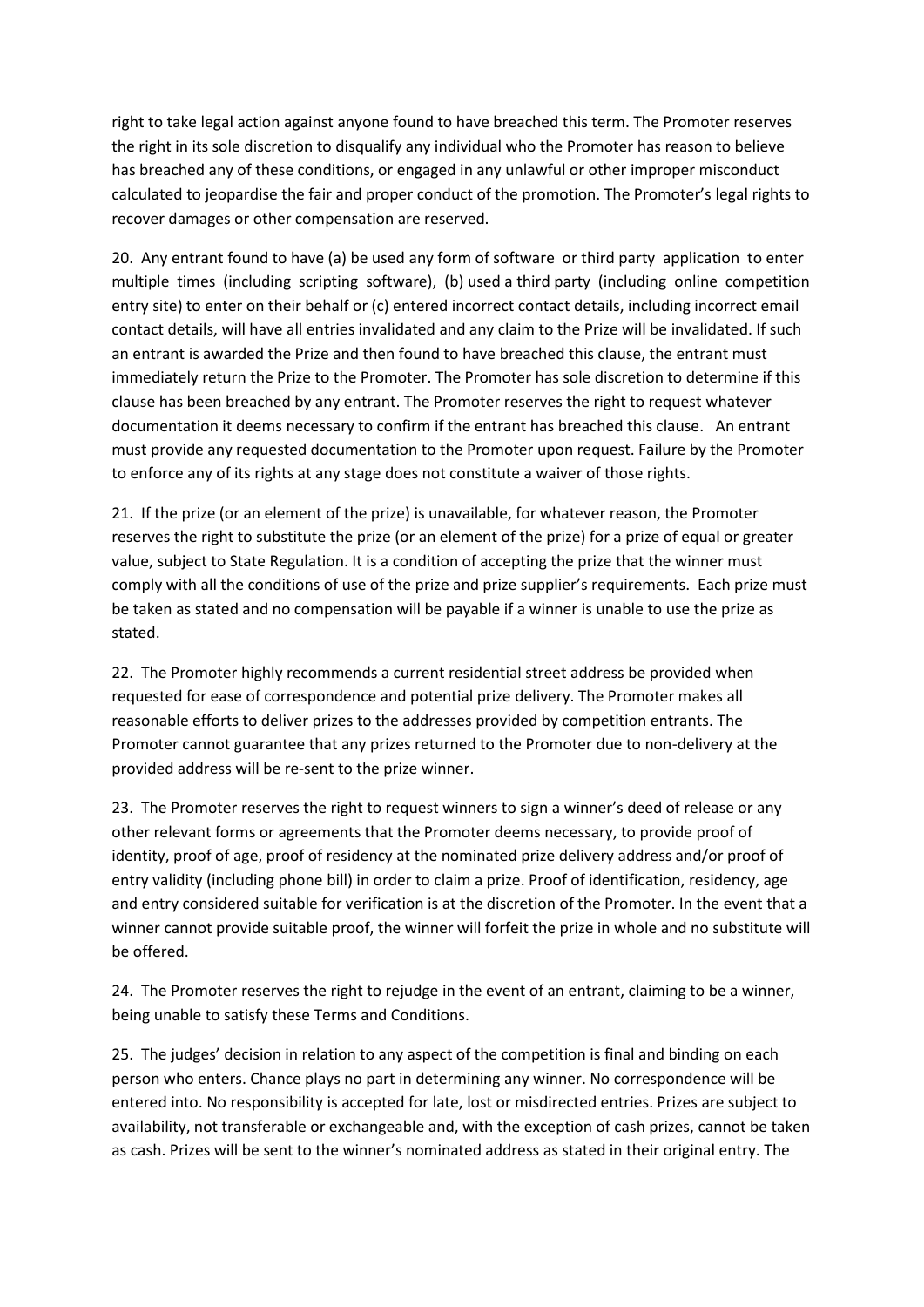Promoter and their associated agencies, and companies associated with this promotion will take no responsibility for prizes damaged or lost in transit.

# **Copyright, Statutory guarantees, Waiver and liability**

26. All entries and any copyright subsisting in the entries become and remain the property of the Promoter who may publish or cause to be published any of the entries received. nextmedia Pty Ltd (ABN 84 128 805 970) and its related entities is collecting your personal information for the purpose of conducting and promoting this Competition, including for the purpose of identifying and notifying winners and understanding our audiences. nextmedia Pty Ltd will otherwise handle your personal information in accordance with next media's Privacy Policy which is available on our website at [www.nextmedia.com.au](http://www.nextmedia.com.au/) (and which contains information regarding how you can access your personal information, correct it and/or make a complaint about our handling of your personal information). By providing your personal information, you agree to the terms of the Privacy Policy. Without limiting the foregoing, nextmedia Pty Ltd may disclose the entrant's personal information to its related entities, business partners and external service providers for research and profiling purposes as well as other purposes reasonably related to the entrant's relationship with nextmedia Pty Ltd. In addition, by entering this competition, you consent to nextmedia Pty Ltd using your personal information for the purpose of nextmedia Pty Ltd and its related entities sending you information regarding programs, products and services available through them and/or through their business partners, and to nextmedia Pty Ltd from time to time sharing your personal information with carefully selected business partners for the purpose of them sending you such information directly. We will always provide you with the ability to opt out of those communications.

27. In participating in the prizes, the winners agree to participate and co-operate as required in all editorial activities relating to the Competition, including but not limited to being interviewed and photographed. The winners (and their companions) agree to granting the promoter a perpetual and non-exclusive licence to use such footage and photographs in all media worldwide, including online social networking sites, and the winners (and their companions) will not be entitled to any fee for such use.

28. Prize winners are advised that tax implications may arise from their prize winnings and they should seek independent financial advice prior to acceptance of that prize.

29. Nothing in these Terms and Conditions limit, exclude or modify or purports to limit, exclude or modify the statutory consumer guarantees as provided under the Competition and Consumer Act2010 (Cth), as well as any other implied warranties under the ASIC Act or similar consumer protection laws in the State and Territories of Australia ("Non-Excludable Guarantees"). Except for any liability that cannot by law be excluded, including the Non-Excludable Guarantees, the Promoter (including its respective officers, employees and agents) excludes all liability (including negligence), for any personal injury; or any loss or damage (including loss of opportunity); whether direct, indirect, special or consequential, arising in any way out of the promotion.

30. Except for any liability that cannot by law be excluded, including the Non-Excludable Guarantees, the Promoter (including its respective officers, employees and agents ) is not responsible for and excludes all liability (including negligence), for any personal injury; or any loss or damage (including loss of opportunity); whether direct, indirect, special or consequential, arising in